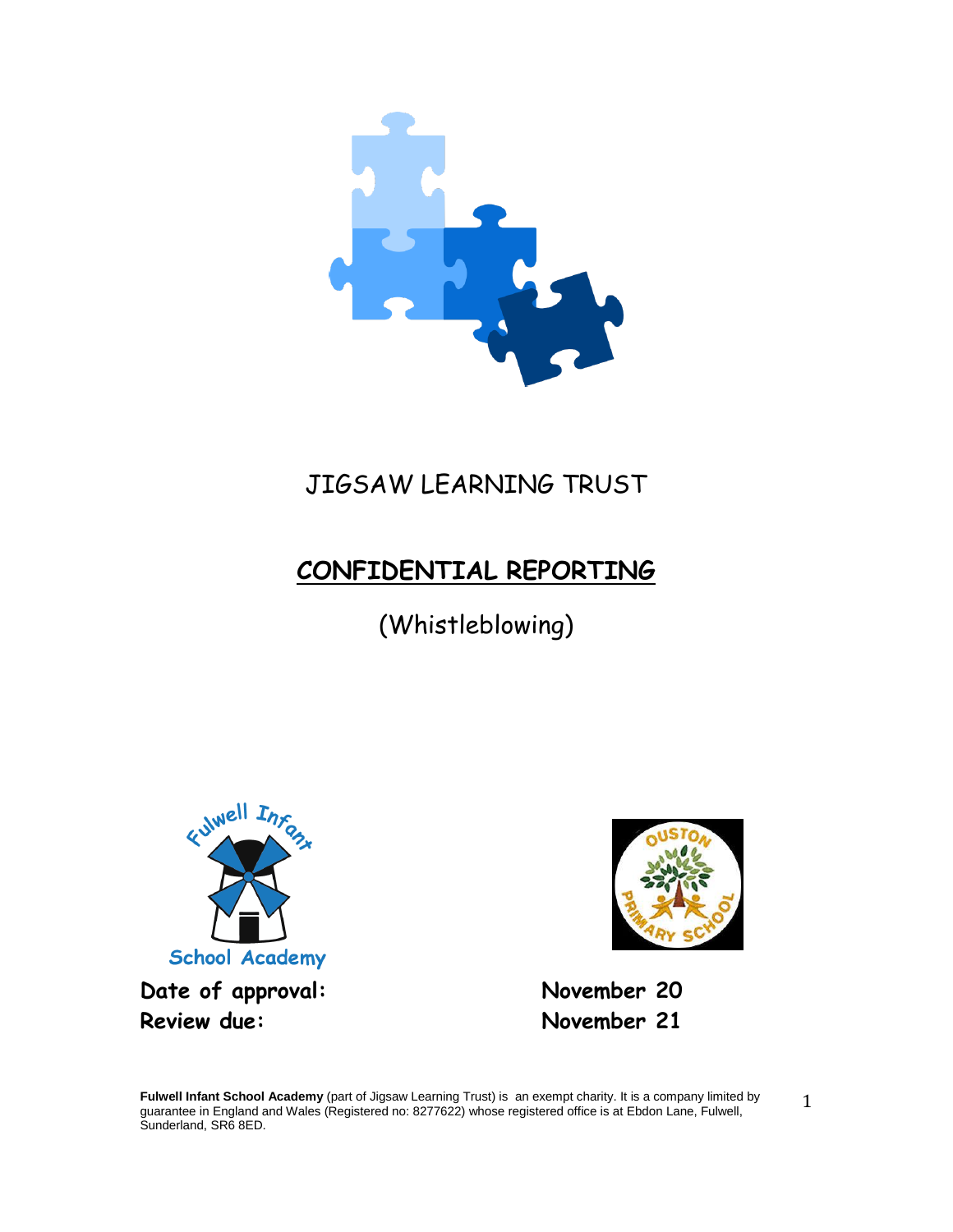#### **Contents**

- 1. Introduction
- 1.1 Liability
- 1.2 Benefits of having a Whistleblowing Policy
- 2 Scope
- 3 Purpose
- 4 Definitions and exclusions
- 4.1 Who the protections apply to
- 4.2 What should a disclosure be about qualifying disclosures
- 4.3 Protection from detriment
- 4.4 Other relevant guidance and procedures
- 5 Procedure for making a disclosure
- 5.1 Lines of reporting
- 5.2 Process of disclosing
- 6 Responding to a disclosure
- 7 Safeguards for whistleblowers
- 7.1 Internal procedures
- 7.2 Other protections
- 8 Improper disclosures
- 9 How the matter can be taken forward
- 10 Advice
- 11 Appendix1 Whistleblowing & Safeguarding
- 12 Appendix 2 Signed declaration form

2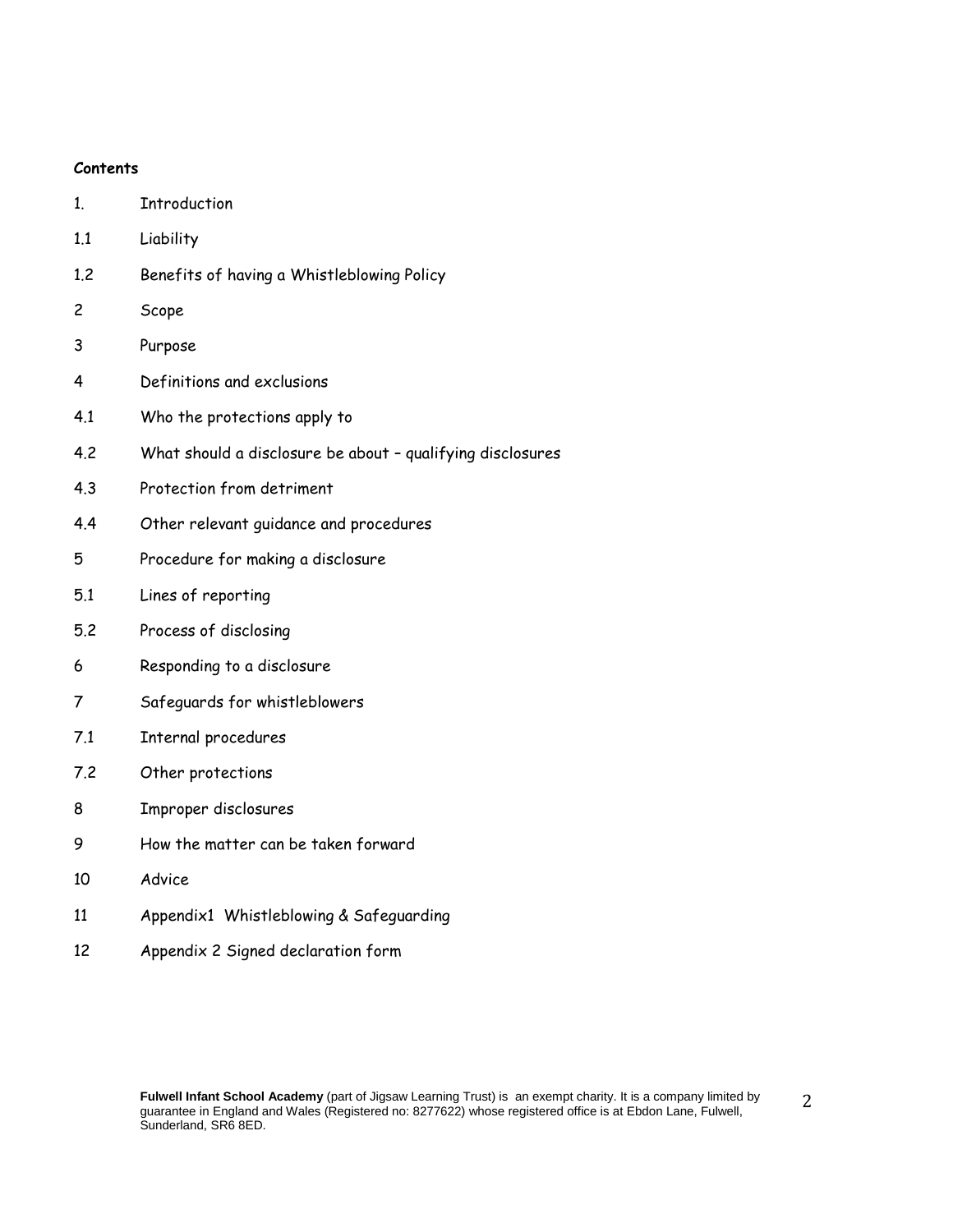# **1. Introduction**

Every school governing body has a responsibility to ensure that its school is managed to the highest standards of probity, and that its decision making and administration is conducted in such a way as to be above any suspicion of malpractice.

Clear policies, standards and procedures for making decisions, particularly those which entail significant expenditure, or decisions which significantly affect employment at the school are essential elements in creating and sustaining an atmosphere of openness and trust in school management. Such an atmosphere is the best way of forestalling suspicion or complaint.

Staff who raise concerns about malpractice within their place of work have statutory protection against victimisation for making such a disclosure, under the Public Interest Disclosure Act 1998, and the subsequent Enterprise and Regulatory Reform Act, which was enacted in June 2013. The worker must reasonably believe the disclosure to be in the public interest, and it must otherwise qualify as a protected act (see section 4 for more detail on the criteria.)

This procedure has been subject to consultation with all recognised trade unions.

# **1.1 Liability**

Employers are now liable for any detriment a whistleblower suffers as a result of having made a disclosure, if the detriment was done by another worker in the course of employment (even if was without the employer's knowledge), or by an agent of the employer (with the employer's authority). This is balanced by the new ability for an employer to defend itself by showing that it took all reasonable steps to prevent the detriment from occurring. This includes having a policy on whistleblowing, ensuring staff are aware of it, and that it is followed when cases arise.

Individuals can also be found legally liable for detriment they caused a whistleblower, unless they can show they have acted in response to a statement from the employer, which it was reasonable to rely upon.

### **1.2 What is the benefit of having a policy on whistleblowing?**

The school is committed to promoting and maintaining the highest standards in the management and administration of its affairs.

Academies, as listed companies, have obligations under the UK Corporate Governance Code to maintain a sound system of internal control. Adopting a whistleblowing procedure is essential to the principles of accountability, transparency and probity, which underpin good governance. For more information on the Code, go to: [http://www.frc.org.uk/Our-Work/Publications/Corporate-](http://www.frc.org.uk/Our-Work/Publications/Corporate-Governance/UK-Corporate-Governance-Code-September-2012.aspx)[Governance/UK-Corporate-Governance-Code-September-2012.aspx](http://www.frc.org.uk/Our-Work/Publications/Corporate-Governance/UK-Corporate-Governance-Code-September-2012.aspx)

By the adoption and publication of this procedure a school may demonstrate its commitment to high standards of conduct in its affairs and establish a basis on which any worker can properly raise concerns without prejudice to his/her personal position.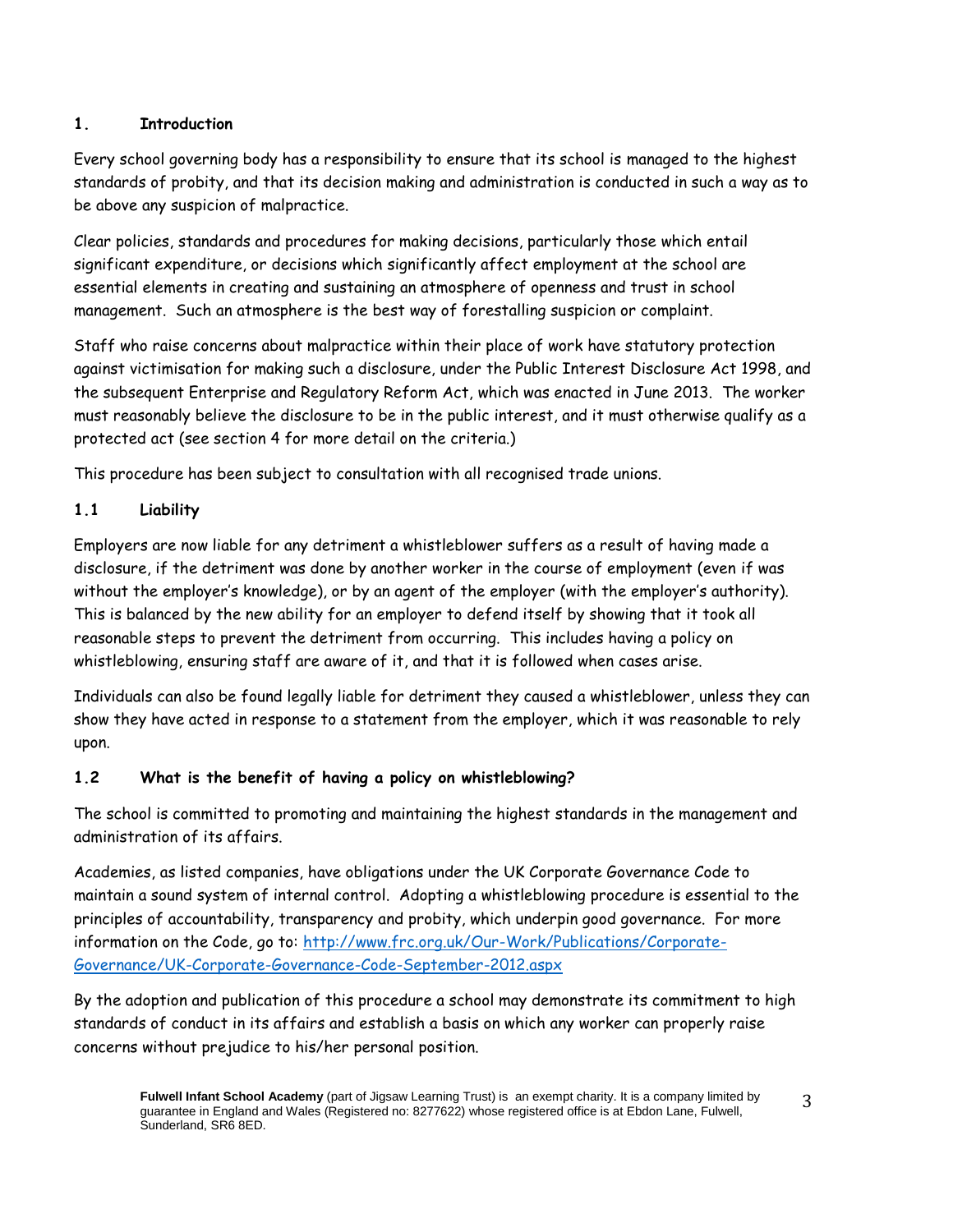## **2. Scope**

This procedure applies to all teaching and support staff at the school.

An employee working within the school but employed on another organisation's terms and conditions of employment should have the matter managed under their appropriate policy/procedure.

# **3. Purpose of the procedure**

The purpose of this procedure is to encourage any worker who has a concern that practices in their school do not meet the required standards of probity to raise that concern at an appropriate level and in an appropriate manner.

This procedure is also intended to guide any worker who has a disclosure to make about malpractice in their school in making that disclosure. It sets out to whom malpractice (or suspected malpractice) should be reported, and how it should be reported.

The procedure also sets out the safeguards that the school will offer to any worker who makes a disclosure in the recommended way.

# **4. Definitions and exclusions**

# **4.1 Who do the protections apply to?**

Whistleblowers do not need a qualifying period of service to bring a claim of unfair dismissal: in other words, staff are protected as soon as they join the organisation. Tribunals are also not restricted by the usual upper limit on compensation. These two facts can mean that sometimes whistleblowing claims are used tactically.

Protection is afforded to workers as well as employees; this includes staff on casual contracts, freelance workers, seconded workers, trainees and agency workers.

Protection from detriment also applies to ex-employees making disclosures after the termination of their employment.

Furthermore, the Government has indicated the protections may be extended to job applicants, which will prevent organisations from blacklisting applicants because they have made protected disclosures against previous employers. This is dependent upon the outcome of a Call for Evidence by the Government.

### **4.2 What should a concern be about, in terms of the criteria for qualifying disclosures?**

The term "malpractice" may cover a broad range of acts, omissions, or practices. Workers will usually report specific instance(s) of wrongdoing by individual(s). In certain circumstances, workers may report bad practice which, if it were to continue, would be likely to lead to wrongdoing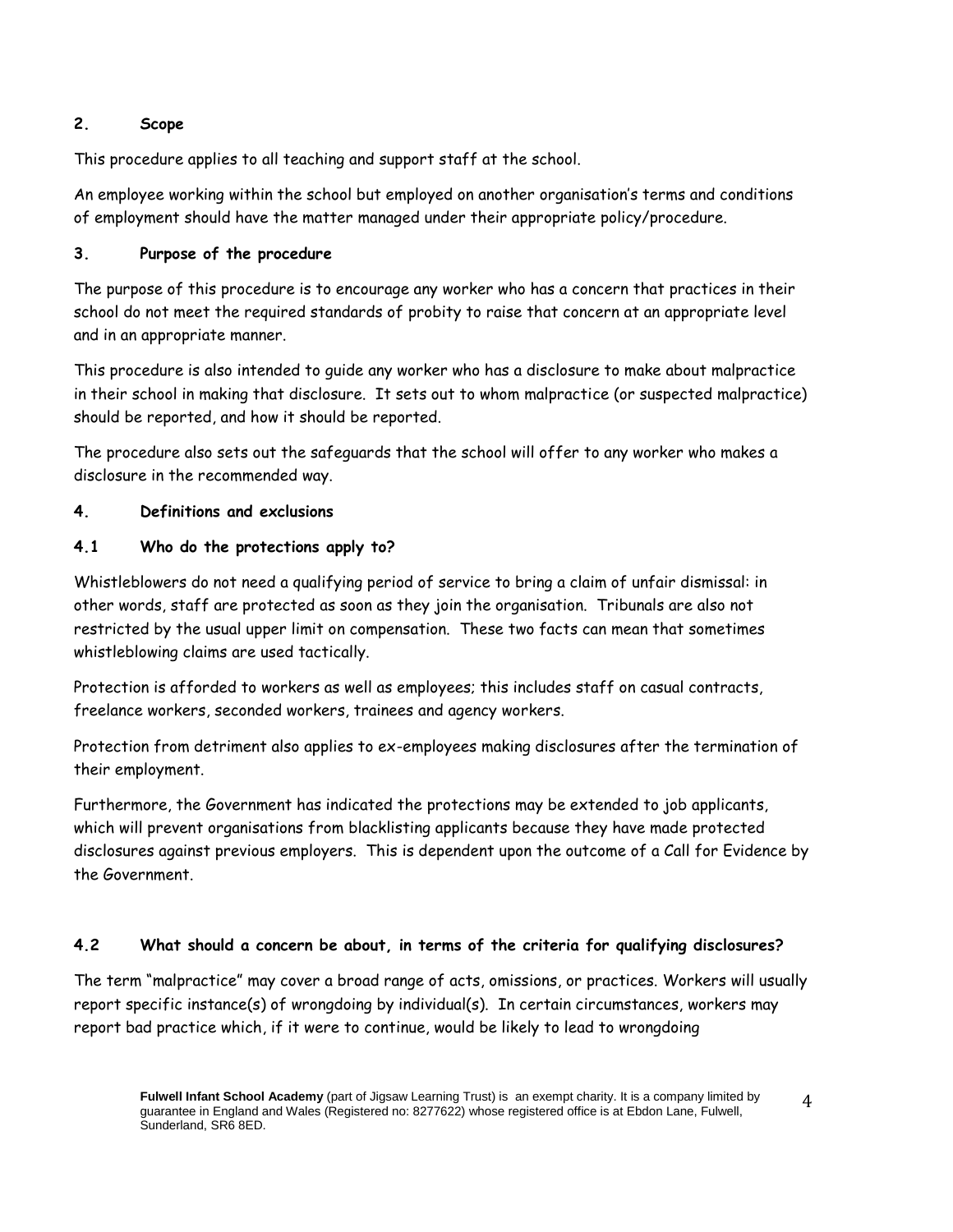The Public Interest Disclosure Act 1998 and Enterprise and Regulatory Reform Act 2013 protect workers who make qualifying disclosures from any detriment as a result of making a disclosure.

A qualifying disclosure must relate to:

- a criminal offence;
- a failure to comply with any legal obligation;
- a miscarriage of justice;
- danger to health and safety of any individual;
- damage to the environment;
- an attempt to cover up any of these.

In a school, concerns may often (but by no means always) centre upon appropriate use of funds. For instance, the following would normally be an inappropriate use of budget:

- disregard of proper tendering procedure for contracts;
- manipulation or falsification of accounting records;
- making decisions for personal gain;
- inappropriate (e.g. private) use of school assets

Other, non-financial, concerns may include inappropriate use of school premises or inappropriate professional relationships which potentially affect the good management of the school.

The Enterprise and Regulatory Reform Act introduces the need for disclosures to be "in the public interest", removing the need for them to have been made in good faith. However, as there is no legal definition of "public interest", it will remain to be decided in individual cases. Disclosures relating to the worker's own contract will usually fall outside of whistleblowing, and should instead be followed up via grievance procedures.

If a tribunal believes a successful disclosure was made in bad faith, compensation can be reduced by up to 25%. In practice this means workers may now bring claims maliciously or for personal gain but still be protected, if they are able to meet the public interest criteria.

To be afforded protection, workers must also raise their concerns in the proper way (see section 5 for specific guidance on process). Usually, in the first instance, this should be via internal processes. In certain cases, the Act also protects disclosure to "prescribed regulators" such as the Audit Commission.

The Act only protects wider disclosure (e.g., to the media, an MP, etc.) if:

- the worker reasonably believed they would be victimised if they had raised the matter internally or with a prescribed regulator;
- there was no prescribed regulator and they reasonably believed the evidence would be concealed;
- the concern had already been raised with the employer or prescribed regulator;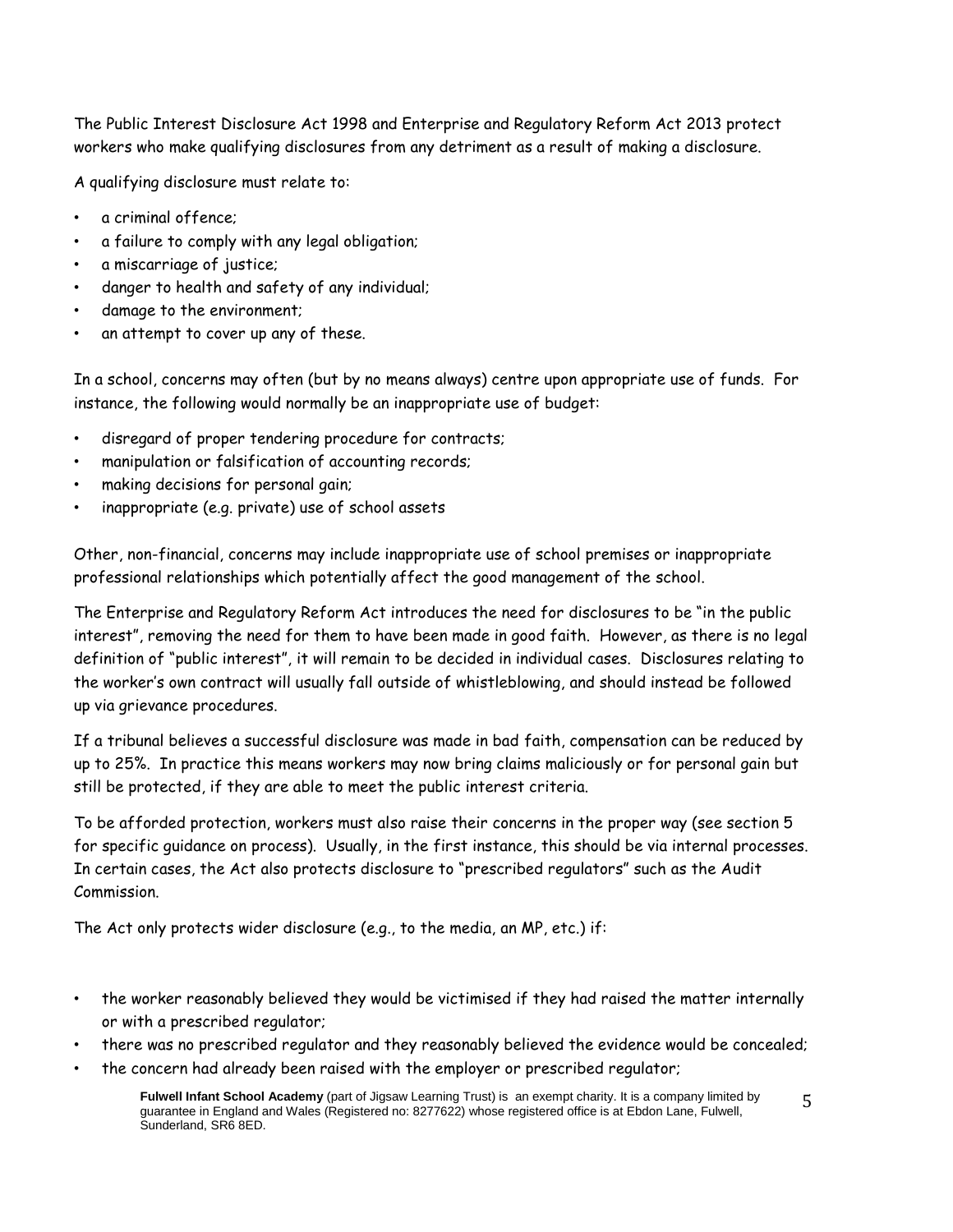- the concern was exceptionally serious;
- and no payment was accepted for the story.

## **4.3 What kinds of detriment are workers protected from?**

The kinds of detriment that could be suffered by whistleblowers will depend on whether they are job applicants, existing members of staff, or ex-members of staff. Some examples of detriment linked to a protected disclosure are:

- harassment and bullying,
- inappropriate disciplinary action,
- loss of work or pay,
- damage to career prospects,
- providing poor references,
- defamation.
- inappropriately referring them to external organisations for audit or scrutiny,
- not considering them for a role if they re-apply,
- dismissal or selection for redundancy because of making a qualifying disclosure.

### **4.4 Other relevant guidance and procedures**

Complaints by workers about their personal treatment or the way in which employment policies and practices have been applied to them should be raised via the grievance procedure or other appropriate procedure. Complaints about the protection of children should normally be raised under the separate procedures designated for that purpose, unless those procedures have not been sufficiently enacted.

### **5. Procedure for making a disclosure**

The means of making a disclosure will depend to some extent on the nature and seriousness of the concern, the sensitivity of the issues and the individual(s) thought to be involved in the malpractice reported.

### **5.1 Lines of reporting**

As a general rule, a worker wishing to make a disclosure should raise the concerns in the first instance with the Headteacher or the Chair of Governors. This is appropriate where the concern is about the conduct or practice of colleagues: a concern that the school's policies and procedures are not being properly or fairly applied. This enables the issue to be addressed at school level.

Where a whistleblower believes that s/he cannot approach the Headteacher or the Chair of Governors, the concern should be raised with the Trust or sponsor of the academy. This will be appropriate if the disclosure concerns the conduct of the Headteacher or the Governing Body, or if a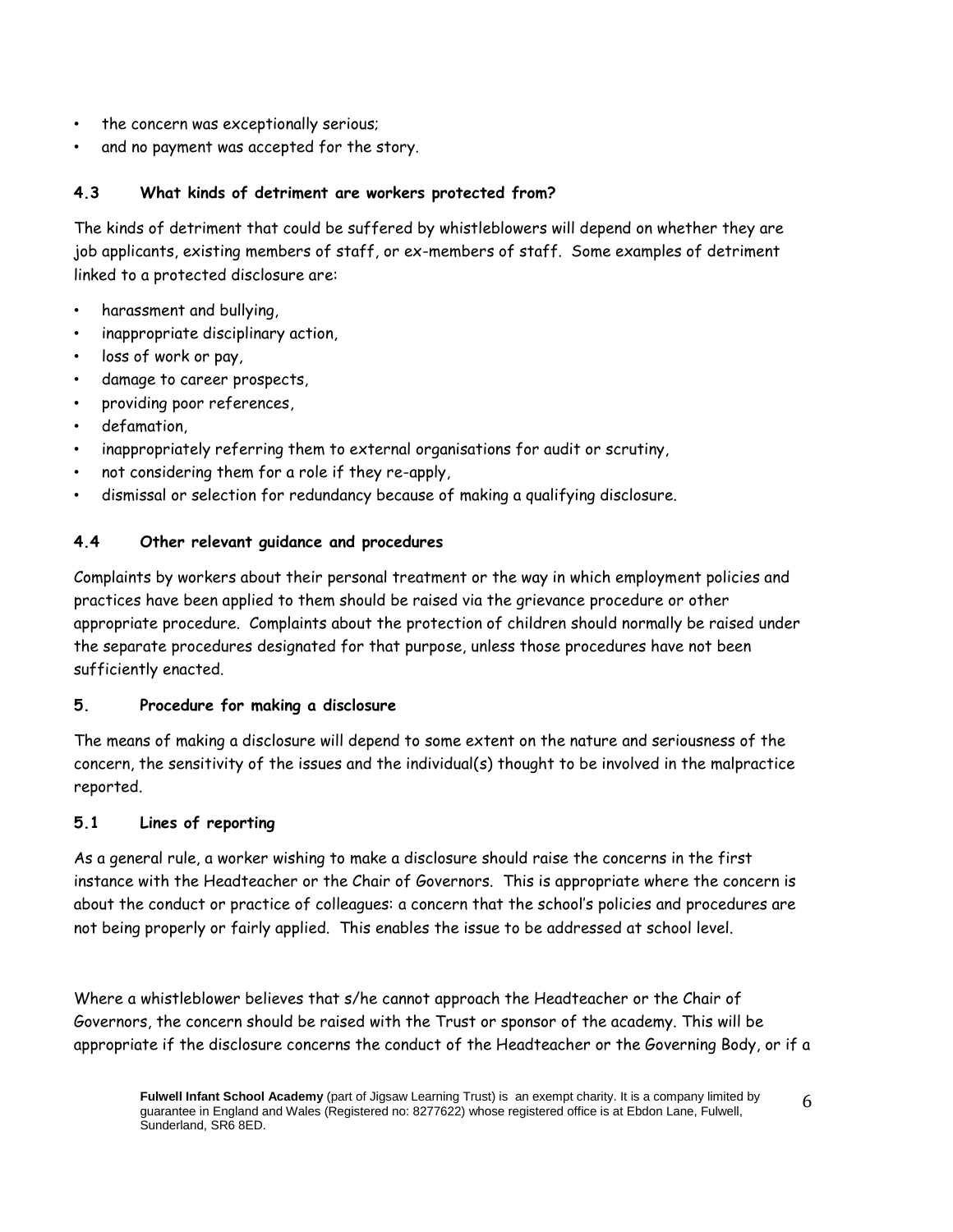disclosure has already been made to them and no discernible or timely action has been taken to address the situation.

In exceptional circumstances a whistleblower may approach the Secretary of State, who will refer it back to the Education Funding Agency. This will normally only be appropriate if s/he reasonably believes that the Trust or sponsor is involved in the malpractice or would for some other reason be unwilling to investigate it.

# **5.2 Process of disclosing**

A disclosure may be made verbally (e.g. by telephone) or in writing. The whistleblower should normally identify him/herself and should make it clear that s/he is making a disclosure within the terms of this procedure.

A whistleblower raising a concern verbally will normally be expected to support and substantiate those concerns in writing, unless there are special circumstances indicating that this is inappropriate. If the whistleblower feels unable to commit their concerns to writing s/he will normally be asked to meet with an appropriate senior officer, who will compile a written note of the disclosure.

The whistleblower may be accompanied by a trade union representative or appropriate workplace colleague at meetings that are held for the purpose of formally discussing or investigating the disclosure.

It is not necessary for a whistleblower to produce conclusive evidence to support his/her disclosure. Suspicion may be valid grounds for raising a concern. However, the whistleblower should normally have direct information about, or knowledge of, the malpractice alleged, or know where such evidence is located. The whistleblower's concern should be based on more than hearsay, gossip, or the reports of others. The disclosure should usually include specific examples of unacceptable behaviour.

Disclosures should not be made to the press, radio, television or other media. The recommended internal reporting channels should be used. Workers have certain rights to report malpractice to specified external agencies, e.g. a worker who suspects that a criminal act has been committed may inform the police. However, it is expected that whistleblowers make disclosures following the reporting lines set out above.

### **6. Responding to a disclosure**

The response to a whistleblower's disclosure will depend on a number of factors such as the seriousness and complexity of the allegations made.

Allegations may be:

- investigated within the school;
- referred to the internal or external auditors;

**Fulwell Infant School Academy** (part of Jigsaw Learning Trust) is an exempt charity. It is a company limited by guarantee in England and Wales (Registered no: 8277622) whose registered office is at Ebdon Lane, Fulwell, Sunderland, SR6 8ED.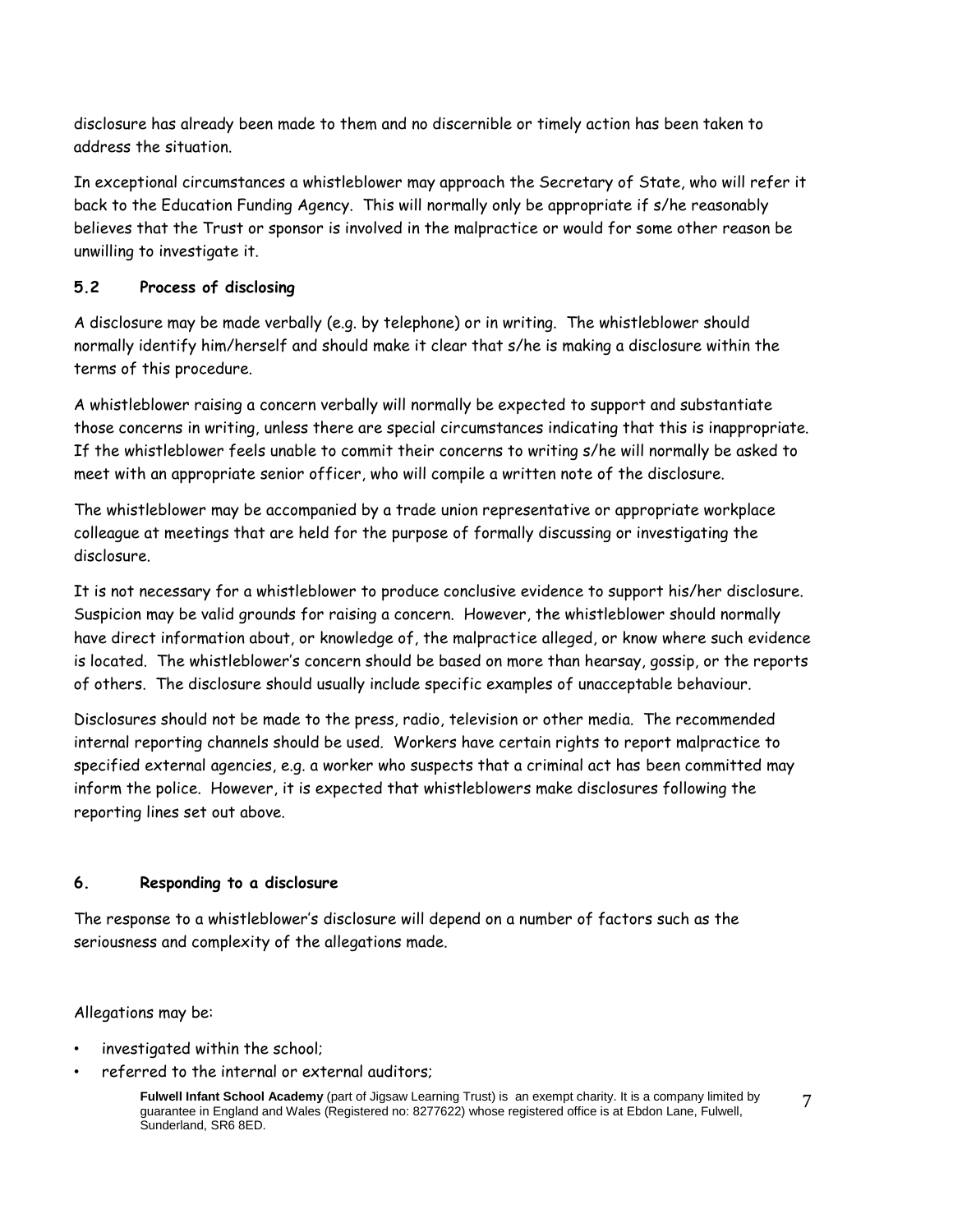- referred to the police;
- referred to another independent form of enquiry;
- or any combination of the above.

The school may wish to consider using external independent investigators, though this will in part depend on the complexity of the case.

Disclosures will be subject to initial enquiries in order to decide whether a full investigation is necessary and, if so, what form it should take, who should conduct it, and whether any reference to another agency is necessary or desirable. Some concerns may be resolved through agreed action without the need for further investigation.

If the whistleblower's concern falls within the scope of an alternative procedure, s/he will be advised to pursue it through that procedure.

A whistleblower who presents his/her disclosures in writing will, wherever possible within ten working days, receive:

- an acknowledgement that the concern has been raised;
- an indication of how the school proposes to deal with the matter;
- an estimate of how long it will take to provide a final response;
- an indication of any initial enquiries that have been made; and
- an indication of whether further investigations will take place and, if not, why not.

The whistleblower will be informed of the outcome of any investigation insofar as this is compatible with any duty of confidentiality on the employer. The extent of the information given to whistleblowers will depend upon a number of factors, e.g. whether the investigation is referred to the police and leads to criminal prosecution. Where an investigation is protracted, it is recommended that the school keeps the whistleblower updated on the progress of the investigation, as silence may lead them to become suspicious of inaction, and make a disclosure externally.

Where a whistleblower is unwilling to identify him/herself, any person receiving a complaint about malpractice should log the incident and seek advice from Schools' HR, to consider whether any investigation should be undertaken.

### **7. Safeguards for whistleblowers (see also section 4.3)**

#### **7.1 Internal procedures**

The decision to report malpractice can be a difficult one for staff, who may possibly fear subsequent victimisation or harassment. No action will be taken against staff who raise a concern in the proper way, and which they reasonably believe to be in the public interest, even if that concern is subsequently discovered to be unfounded after investigation.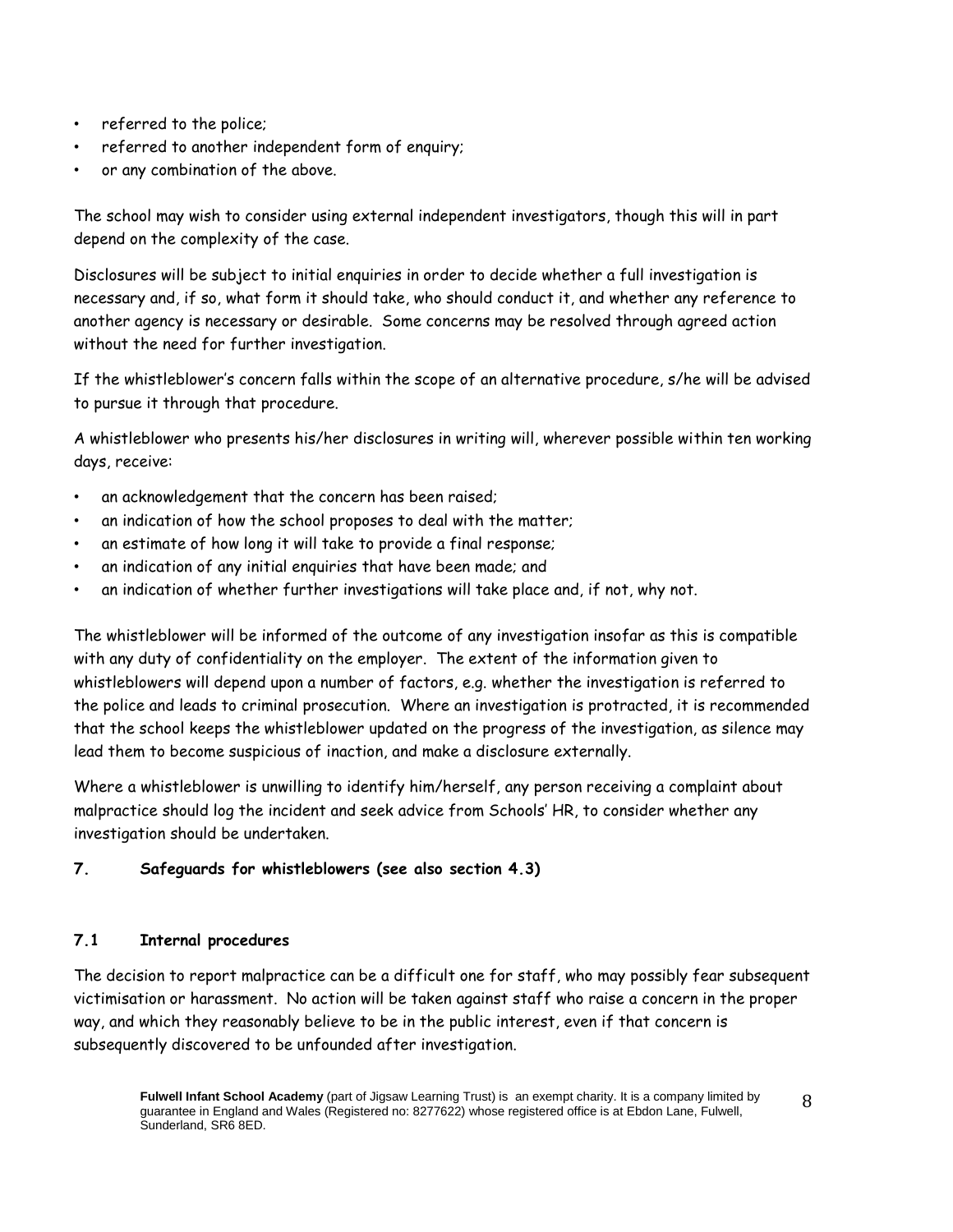However, whistleblowers who are already the subject of investigation or action under a formal procedure (e.g. discipline, capability or harassment) should not expect the procedure to be discontinued as a result of the disclosure, unless there is good reason for doing so.

# **7.2 Other protections**

To harass, bully, or otherwise subject a person to detriment because they have made a whistleblowing disclosure, or assisted in the investigation of one (for example as a witness), will be considered a disciplinary offence.

Where whistleblowers do not wish to be identified to others in the course of an investigation that wish will be respected in so far as it is reasonably practicable. However, anonymity cannot be guaranteed. The process of investigation may reveal the identity of whistleblowers and, especially in serious cases, whistleblowers may be required to give evidence, either by the school or the police. Any person subject to disciplinary action or prosecution has access to all the evidence.

The school will take all reasonable steps to minimise any difficulties whistleblowers may experience as a result of raising a concern. The school will consider sympathetically requests from whistleblowers for special leave, counselling or other support.

# **8. Improper disclosures**

No action will be taken against a whistleblower if a concern is raised in the proper way, which the whistleblower reasonably believes to be in the public interest. However, if allegations are not raised in the proper way, and/or the whistleblower cannot show that they reasonably believe it to be in the public interest, disciplinary sanctions may occur. This is particularly likely if it is believed that the disclosure was also malicious, vexatious, or made for personal gain.

# **9. How the matter can be taken further**

This procedure is intended to provider individuals with an avenue to raise concerns with their school. If the whistleblower is not satisfied, and feels it is right to take the matter further, the following are possible contact points:

- Audit Commission 0303 444 8330
- Recognised trade union
- Elected Local Authority Council member
- The Health and Safety Executive 01245 706222
- Information Commissioner 0303 123 1113
- The Pensions Regulator 0845 600 7060
- Local Government Ombudsman 0300 061 0614
- OFSTED 0300 123 3155
- A solicitor
- The Police

 $\mathbf{q}$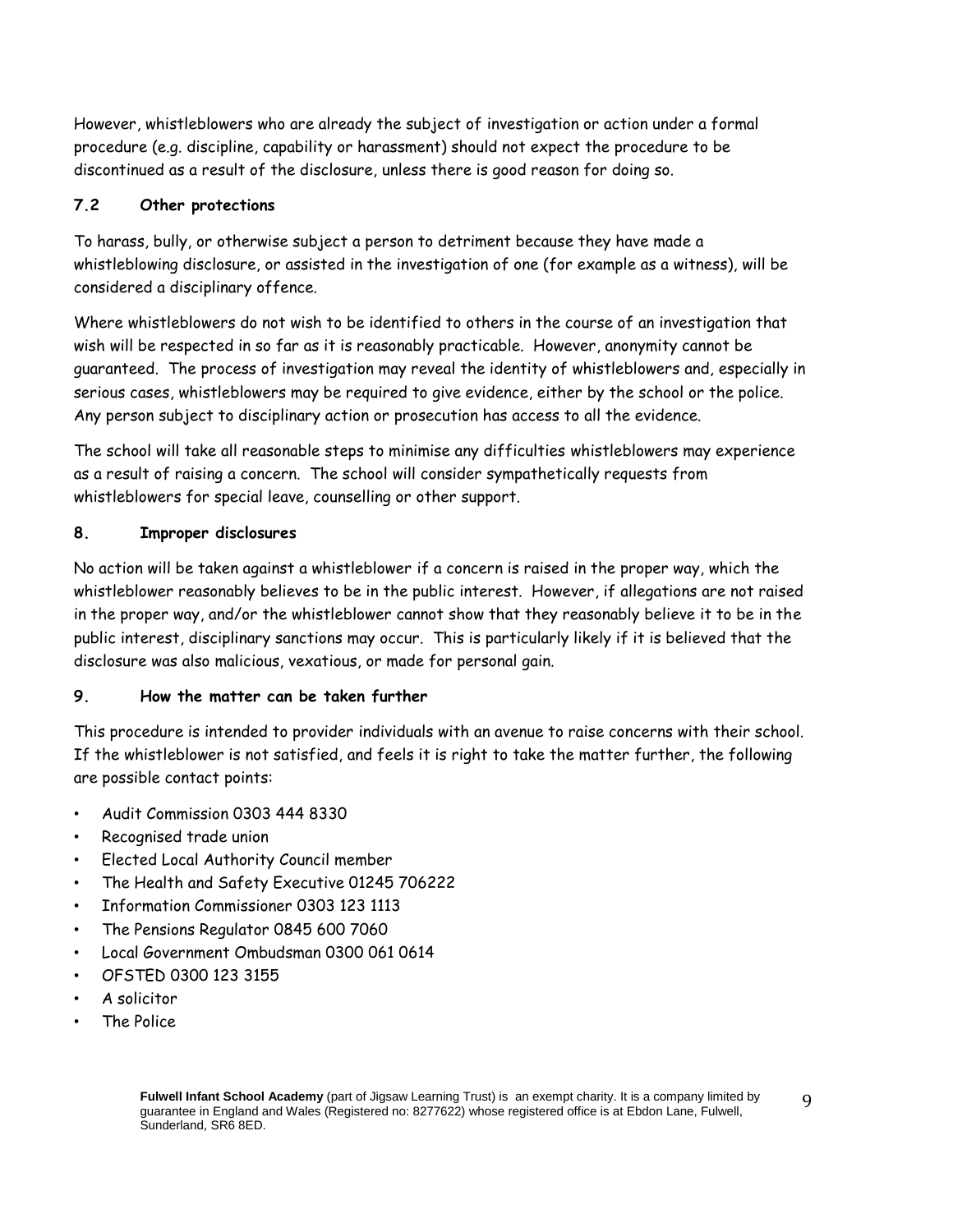If the matter is taken outside the school, the whistleblower must take all reasonable steps to ensure that confidential or privileged information is not disclosed (i.e. confidential information, in whatever format, must not be handed over to a third party).

#### **10. Advice**

For further advice on this procedure, please contact:

The Finance Director on 0191 5485666 [theresa.hope@fulwellinfant.org.uk](mailto:theresa.hope@fulwellinfant.org.uk)

#### **GDPR**

Any sharing of personal information must follow each school or setting's agreed protocols in relation to the General Data Protection Regulations. Information that places a child at risk of significant harm must be shared immediately and recorded in line with the school or setting's recording protocols and information sharing protocols. Anything which steps outside of the policy or places private information in a public arena would be classified as a data breach and must be reported accordingly. See information sharing policy for further information.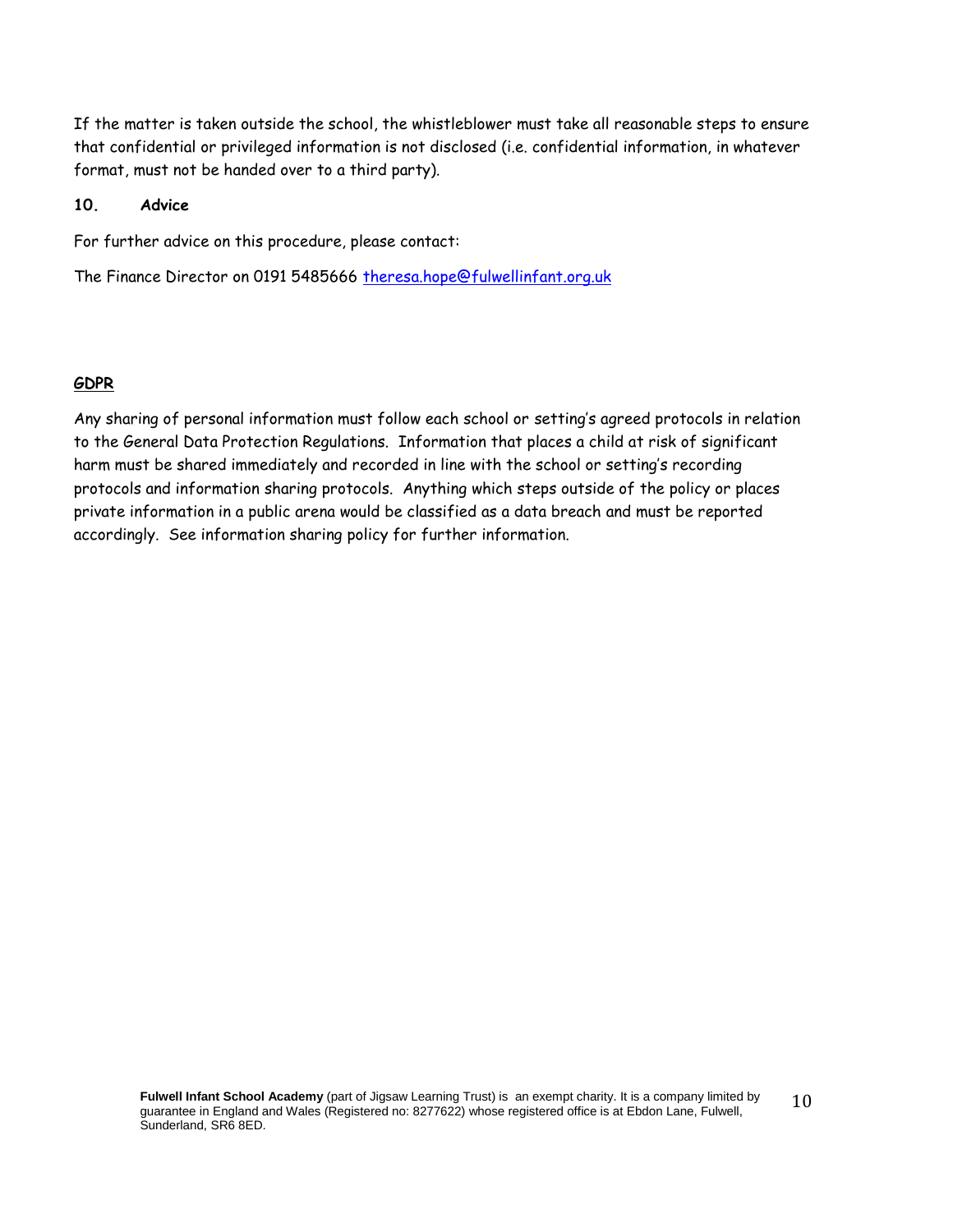# **APPENDIX 1**

#### **Whistleblowing & Safeguarding**

Safeguarding children at risk requires everyone to be committed to the highest possible standards of openness, integrity and accountability. The school is committed to encouraging and maintaining a culture where staff feel able to raise a genuine safeguarding concern and are confident that it will be taken seriously.

In the context of safeguarding, "whistleblowing" is when someone raises a concern about the wellbeing of a child at risk. This whistleblowing policy therefore has a key role to play in safeguarding children.

When raising a safeguarding concern, the following policies may be relevant:

- School's Child Protection Policy
- School's Policy on Dealing with allegations of abuse against teachers and other staff
- School's Code of Conduct
- Keeping Children Safe in Education (2020) DfE Guidance [or latest version]

*Keeping Children Safe in Education (DfE 2020) outlines the framework that should be followed in all cases in which it is alleged that a teacher, other member of staff (including supply teachers and volunteers) in a school or college that provides education for children under 18 years of age has:*

*Behaved in a way that has harmed a child or may have harmed a child Possibly committed a criminal offence against or related to a child Behaved towards a child or children in a way that indicates he or she would pose a risk of harm to children Behaved or may have behaved in a way that indicates they may not be suitable to work with children*

London Child Protection Procedures and Practice Guidance (5th Edition) [or latest edition].

It is the clear responsibility of all to act on any concerns or information that gives them concern about the safety and wellbeing of a child or children within the school or within the care of the school or arising from circumstances or events out of school. Such a concern in a whistleblowing context may be related to:

- conduct or behaviour of an employee towards an individual child or children that causes concern
- information that suggests an employee is unsuitable to work with children
- a belief that the Designated Safeguarding Lead, Senior Managers or Governors have failed to take appropriate action in response to safeguarding concerns raised.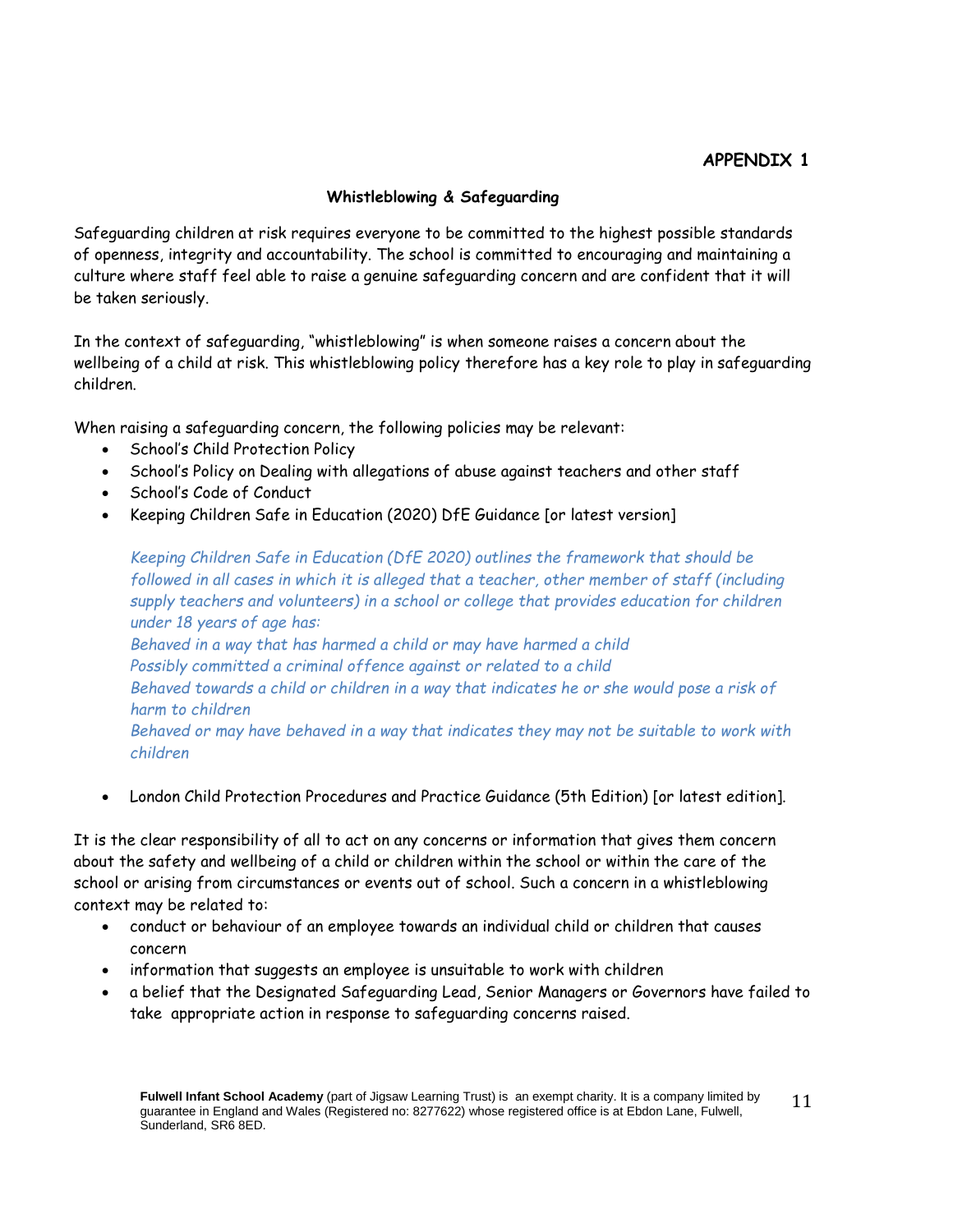This policy outlines to whom those concerns may be reported. In dealing with concerns around safeguarding/child protection matters in particular, the London Child Protection Procedures and Practice Guidance state that if a member of staff believes that a reported allegation is not being dealtwith appropriately by the school, they should report the matter to their Local Authority's Multi Agency

Safeguarding Hub (MASH) or Local Authority Designated Officer (LADO

**Fulwell Infant School Academy** (part of Jigsaw Learning Trust) is an exempt charity. It is a company limited by guarantee in England and Wales (Registered no: 8277622) whose registered office is at Ebdon Lane, Fulwell, Sunderland, SR6 8ED. 12